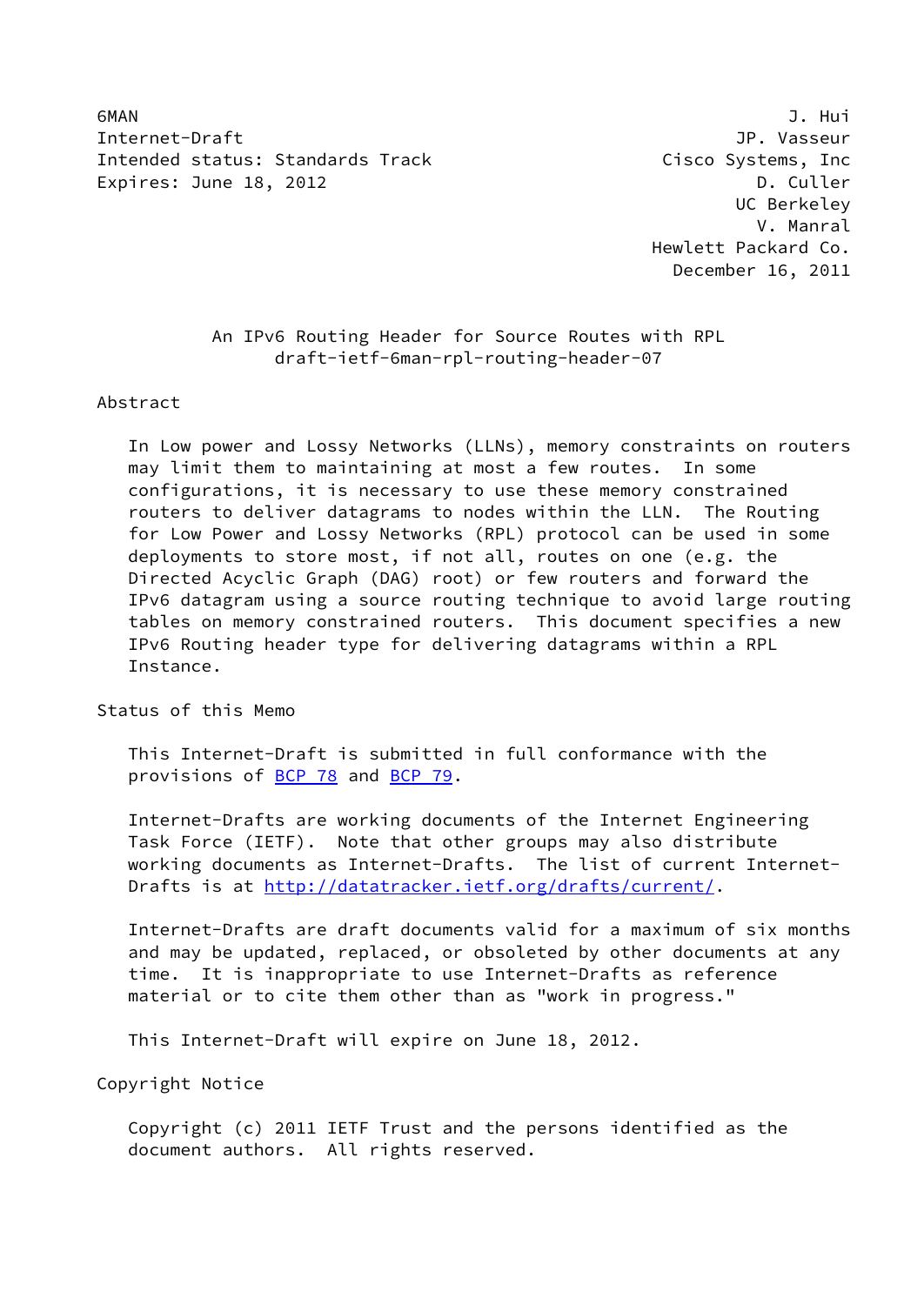This document is subject to **[BCP 78](https://datatracker.ietf.org/doc/pdf/bcp78)** and the IETF Trust's Legal Provisions Relating to IETF Documents [\(http://trustee.ietf.org/license-info](http://trustee.ietf.org/license-info)) in effect on the date of publication of this document. Please review these documents carefully, as they describe your rights and restrictions with respect

 to this document. Code Components extracted from this document must include Simplified BSD License text as described in Section 4.e of the Trust Legal Provisions and are provided without warranty as described in the Simplified BSD License.

## Table of Contents

| 1.1. Requirements Language 3                         |  |
|------------------------------------------------------|--|
| 2.                                                   |  |
| Format of the RPL Routing Header $\frac{7}{2}$<br>3. |  |
|                                                      |  |
| 4.1. Generating Source Routing Headers 10            |  |
| 4.2. Processing Source Routing Headers 10            |  |
| 5. Security Considerations 14                        |  |
| 5.1. Source Routing Attacks 14                       |  |
|                                                      |  |
|                                                      |  |
|                                                      |  |
| 8.                                                   |  |
| 9.                                                   |  |
| <u>9.1</u> . Normative References 19                 |  |
| 9.2. Informative References 19                       |  |
|                                                      |  |
|                                                      |  |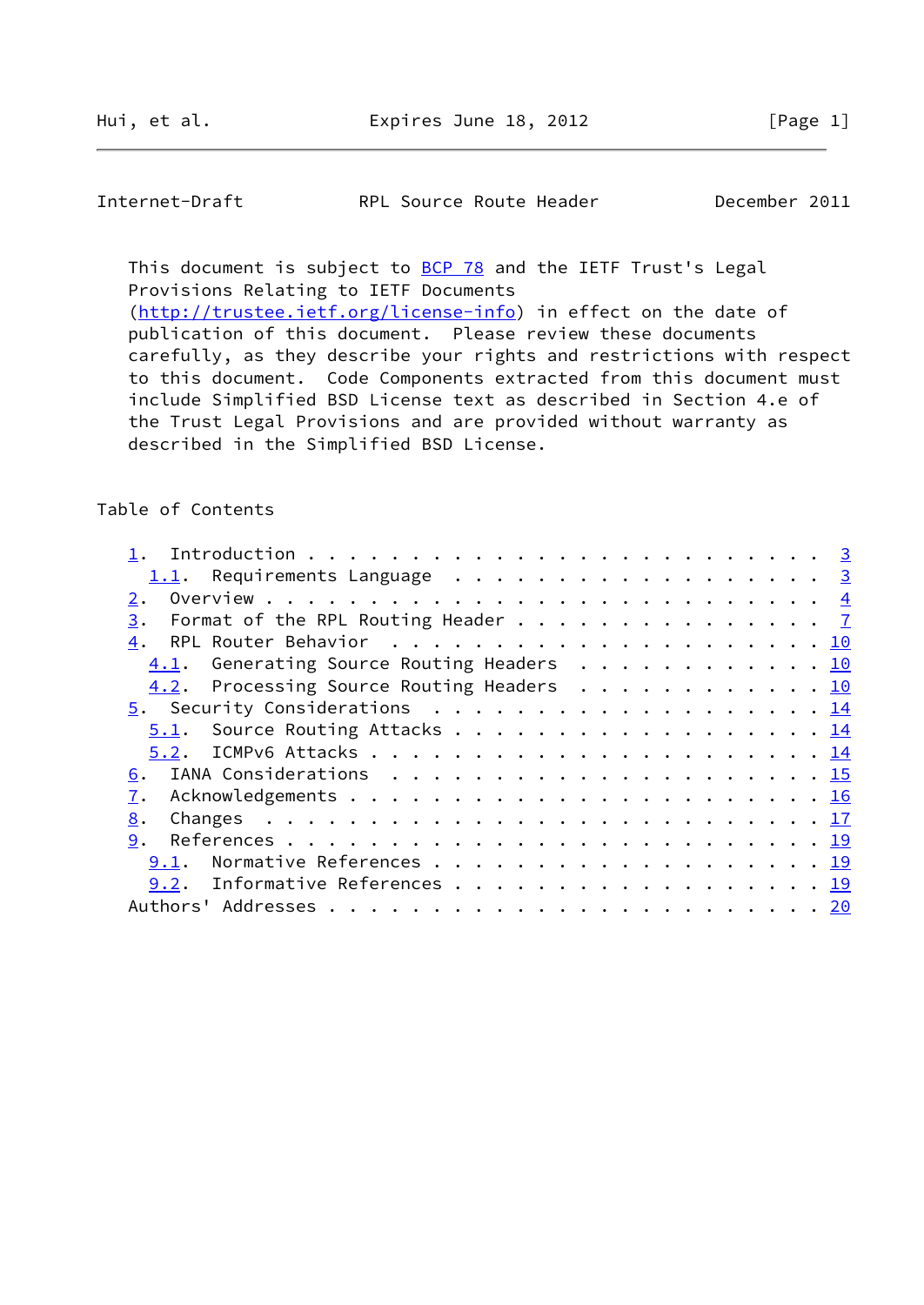Hui, et al. **Expires June 18, 2012** [Page 2]

<span id="page-2-1"></span>Internet-Draft RPL Source Route Header December 2011

### <span id="page-2-0"></span>[1](#page-2-0). Introduction

 Routing for Low Power and Lossy Networks (RPL) is a distance vector IPv6 routing protocol designed for Low Power and Lossy networks (LLN) [\[I-D.ietf-roll-rpl](#page-20-4)]. Such networks are typically constrained in resources (limited communication data rate, processing power, energy capacity, memory). In particular, some LLN configurations may utilize LLN routers where memory constraints limit nodes to maintaining only a small number of default routes and no other destinations. However, it may be necessary to utilize such memory constrained routers to forward datagrams and maintain reachability to destinations within the LLN.

 To utilize paths that include memory-constrained routers, RPL relies on source routing. In one deployment model of RPL, more capable routers collect routing information and form paths to arbitrary destinations within a RPL Instance. However, a source routing mechanism supported by IPv6 is needed to deliver datagrams.

 This document specifies the Source Routing Header (SRH) for use strictly between RPL routers in the same RPL Instance.

## <span id="page-2-2"></span>[1.1](#page-2-2). Requirements Language

 The key words "MUST", "MUST NOT", "REQUIRED", "SHALL", "SHALL NOT", "SHOULD", "SHOULD NOT", "RECOMMENDED", "MAY", and "OPTIONAL" in this document are to be interpreted as described in [\[RFC2119](https://datatracker.ietf.org/doc/pdf/rfc2119)].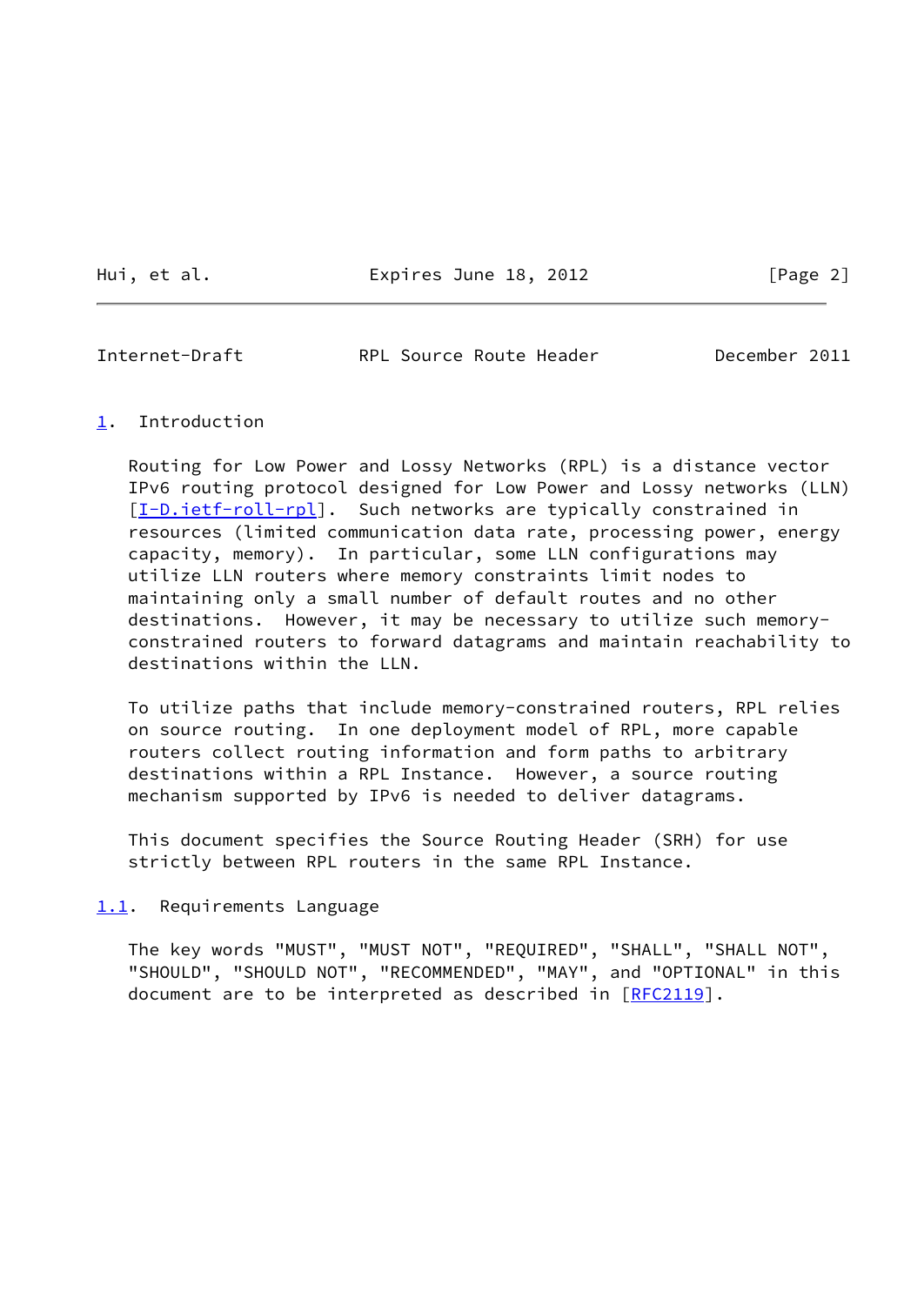Hui, et al. Expires June 18, 2012 [Page 3]

<span id="page-3-1"></span>

Internet-Draft RPL Source Route Header December 2011

## <span id="page-3-0"></span>[2](#page-3-0). Overview

 The format of SRH draws from that of the Type 0 Routing header (RH0) [\[RFC2460](https://datatracker.ietf.org/doc/pdf/rfc2460)]. However, SRH introduces mechanisms to compact the source route entries when all entries share the same prefix with the IPv6 Destination Address of a packet carrying a SRH, a typical scenario in LLNs using source routing. The compaction mechanism reduces consumption of scarce resources such as channel capacity.

 SRH also differs from RH0 in the processing rules to alleviate security concerns that led to the deprecation of RH0 [\[RFC5095](https://datatracker.ietf.org/doc/pdf/rfc5095)]. First, RPL routers implement a strict source route policy where each and every IPv6 hop between the source and destination of the source route is specified within the SRH. Note that the source route may be a subset of the path between the actual source and destination and is discussed further below. Second, a SRH is only used between RPL routers within a RPL Instance. RPL Border Routers, responsible for connecting other RPL Instances and IP domains that use other routing protocols, do not allow datagrams already carrying a SRH header to enter or exit a RPL Instance. Third, a RPL router drops datagrams that includes multiple addresses assigned to any interfaces on that router to avoid forwarding loops.

 There are two cases that determine how to include a SRH when a RPL router requires the use of a SRH to deliver a datagram to its destination.

 1. If the SRH specifies the complete path from source to destination, the router places the SRH directly in the datagram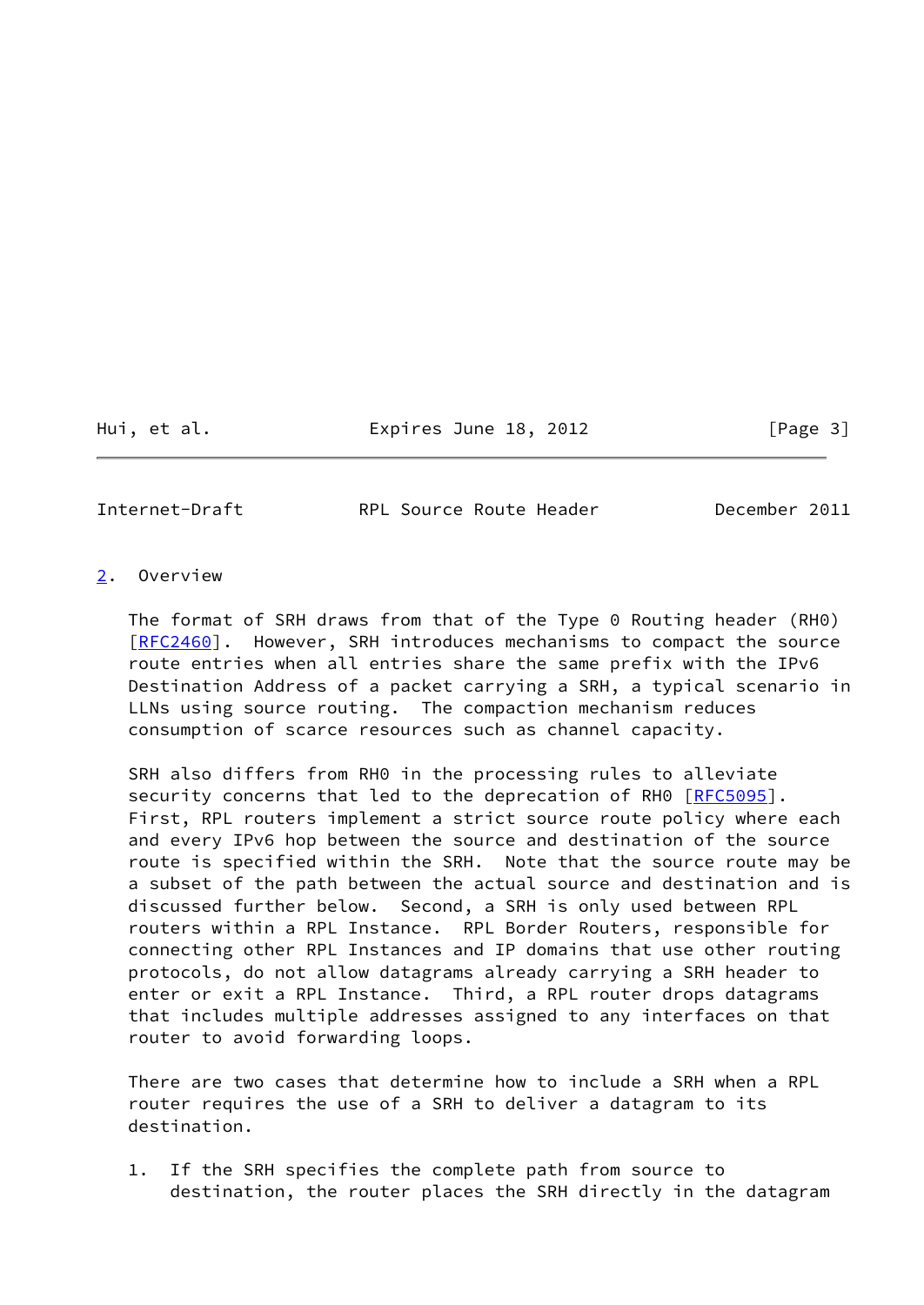itself.

 2. If the SRH only specifies a subset of the path from source to destination, the router uses IPv6-in-IPv6 tunneling [\[RFC2473](https://datatracker.ietf.org/doc/pdf/rfc2473)] and places the SRH in the outer IPv6 header. Use of tunneling ensures that the datagram is delivered unmodified and that ICMP errors return to the source of the SRH rather than the source of the original datagram.

 In a RPL network, Case 1 occurs when both source and destinations are within a RPL Instance and a single SRH is used to specify the entire path from source to destination, as shown in the following figure:



| Hui, et al. | Expires June 18, 2012 |  | [Page 4] |
|-------------|-----------------------|--|----------|
|             |                       |  |          |

Internet-Draft RPL Source Route Header December 2011

RPL Instance

 In the above scenario, datagrams traveling from source, S, to destination, D, have the following packet structure:

 +--------+---------+-------------//-+ | IPv6 | Source | IPv6 | | Header | Routing | Payload | | | Header | | +--------+---------+-------------//-+

 S's address is carried in the IPv6 Header's Source Address field. D's address is carried in the last entry of SRH for all but the last hop, when D's address is carried in the IPv6 Header's Destination Address field of the packet carrying the SRH.

 In a RPL network, Case 2 occurs for all datagrams that have source and/or destination outside the RPL Instance, as shown in the following diagram: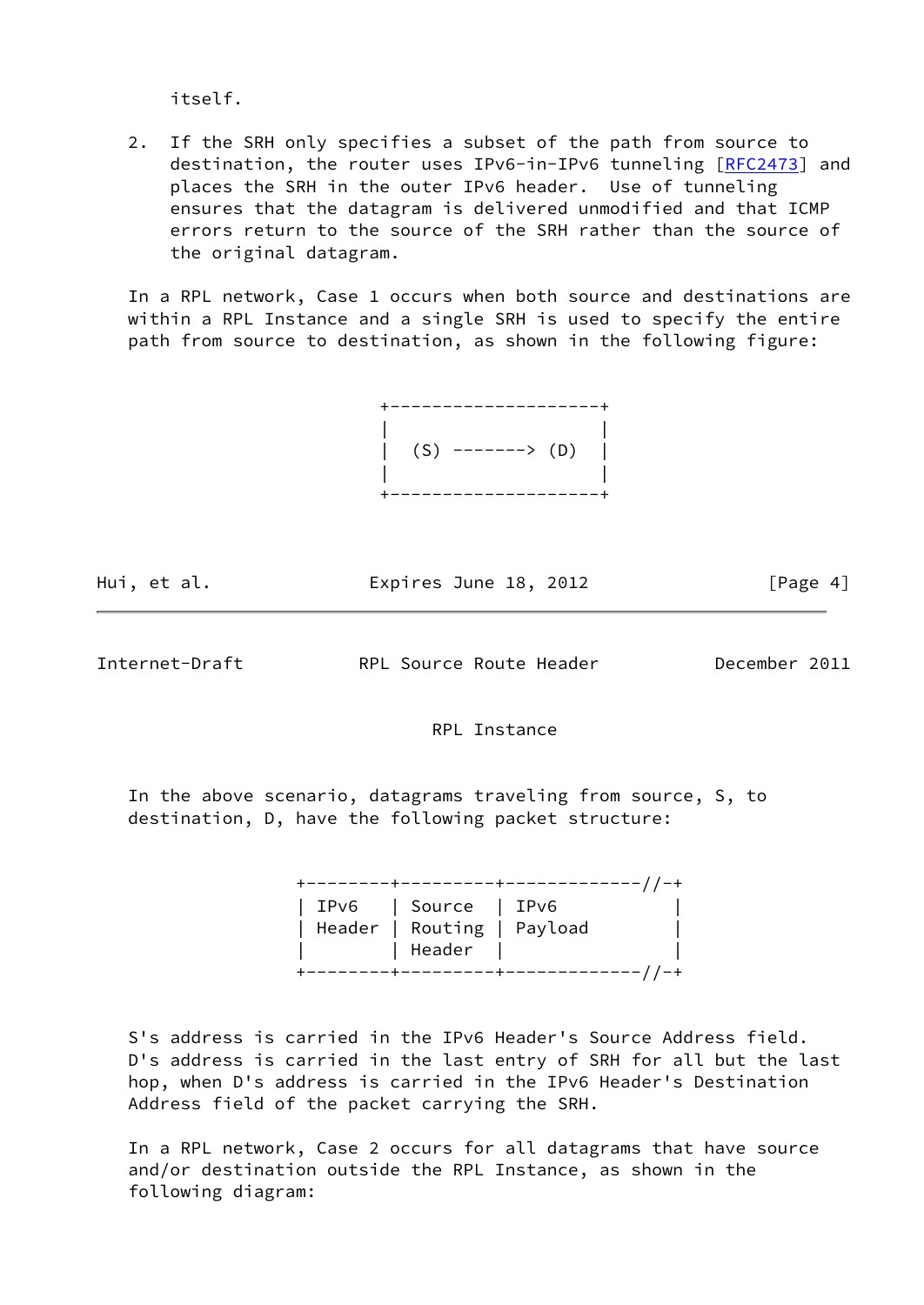

 In the scenarios above, R may indicate a RPL Border Router (when connecting to other routing domains) or a RPL Router (when connecting

| Hui, et al. | Expires June 18, 2012 | [Page 5] |
|-------------|-----------------------|----------|
|             |                       |          |

Internet-Draft RPL Source Route Header December 2011

 to hosts). The datagrams have the following structure when traveling within the RPL Instance:

|  | Outer   Source   Inner<br>IPv6   Routing   IPv6   Payload<br>  Header   Header   Header |                 | l IPv6                                |  |
|--|-----------------------------------------------------------------------------------------|-----------------|---------------------------------------|--|
|  |                                                                                         | Tunneled Packet | $\leftarrow$ --- Original Packet ---> |  |

 Note that the outer header (including the SRH) is added and removed by the RPL router.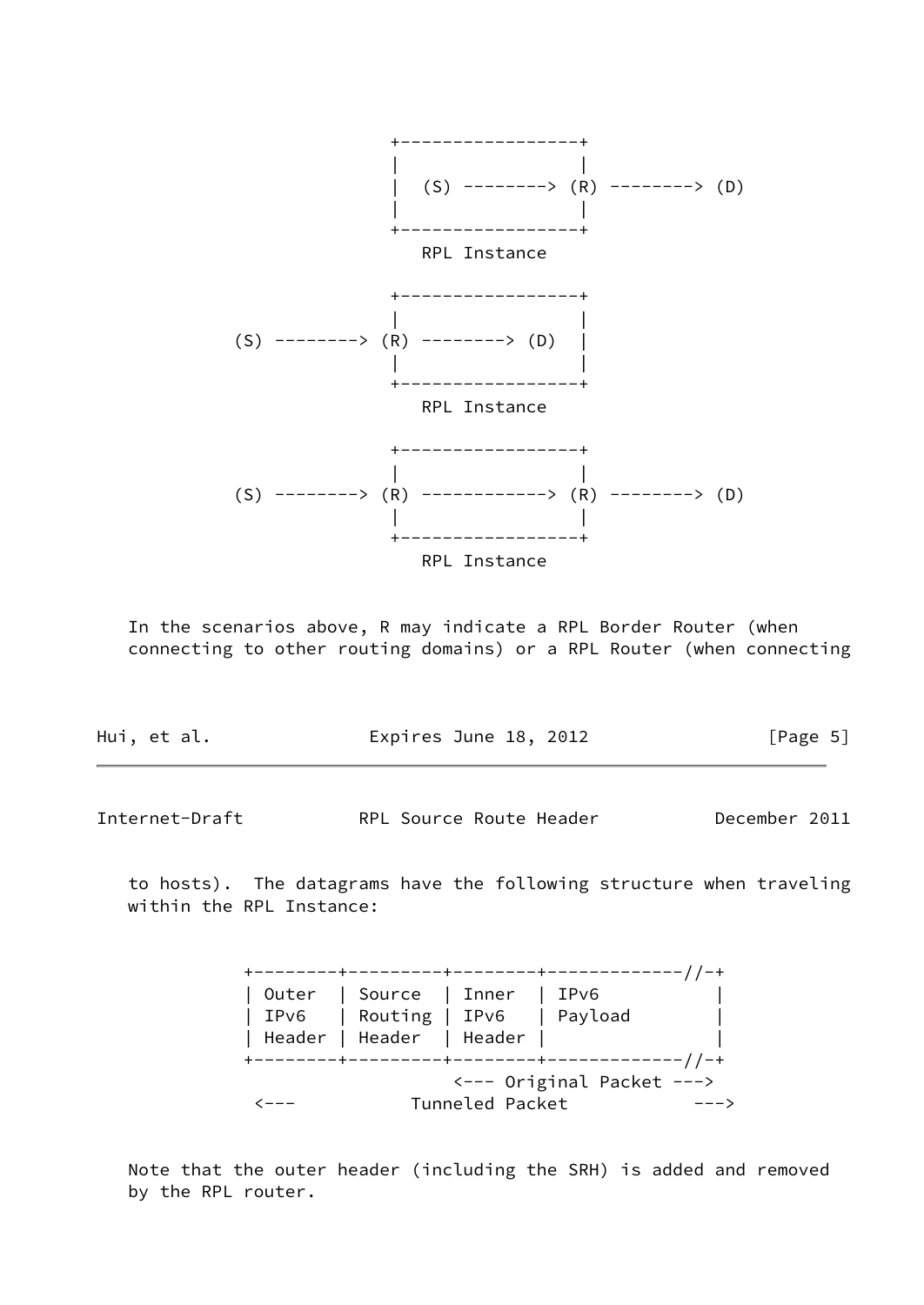Case 2 also occurs whenever a RPL router needs to insert a source route when forwarding datagram. One such use case with RPL is to have all RPL traffic flow through a Border Router and have the Border Router use source routes to deliver datagrams to their final destination. When including the SRH using tunneled mode, the Border Router would encapsulate the received datagram unmodified using IPv6 in-IPv6 and include a SRH in the outer IPv6 header.



 In the above scenario, datagrams travel from S to D through LBR. Between S and LBR, the datagrams are routed using the DAG built by RPL and do not contain a SRH. LBR encapsulates received datagrams unmodified using IPv6-in-IPv6 and the SRH is included in the outer IPv6 header.

<span id="page-6-1"></span><span id="page-6-0"></span>

| Hui, et al.                         | Expires June 18, 2012                                           | [Page 6]      |
|-------------------------------------|-----------------------------------------------------------------|---------------|
| Internet-Draft                      | RPL Source Route Header                                         | December 2011 |
| 3. Format of the RPL Routing Header | The Source Routing Header has the following format:             |               |
| 0                                   | 0 1 2 3 4 5 6 7 8 9 0 1 2 3 4 5 6 7 8 9 0 1 2 3 4 5 6 7 8 9 0 1 | 3             |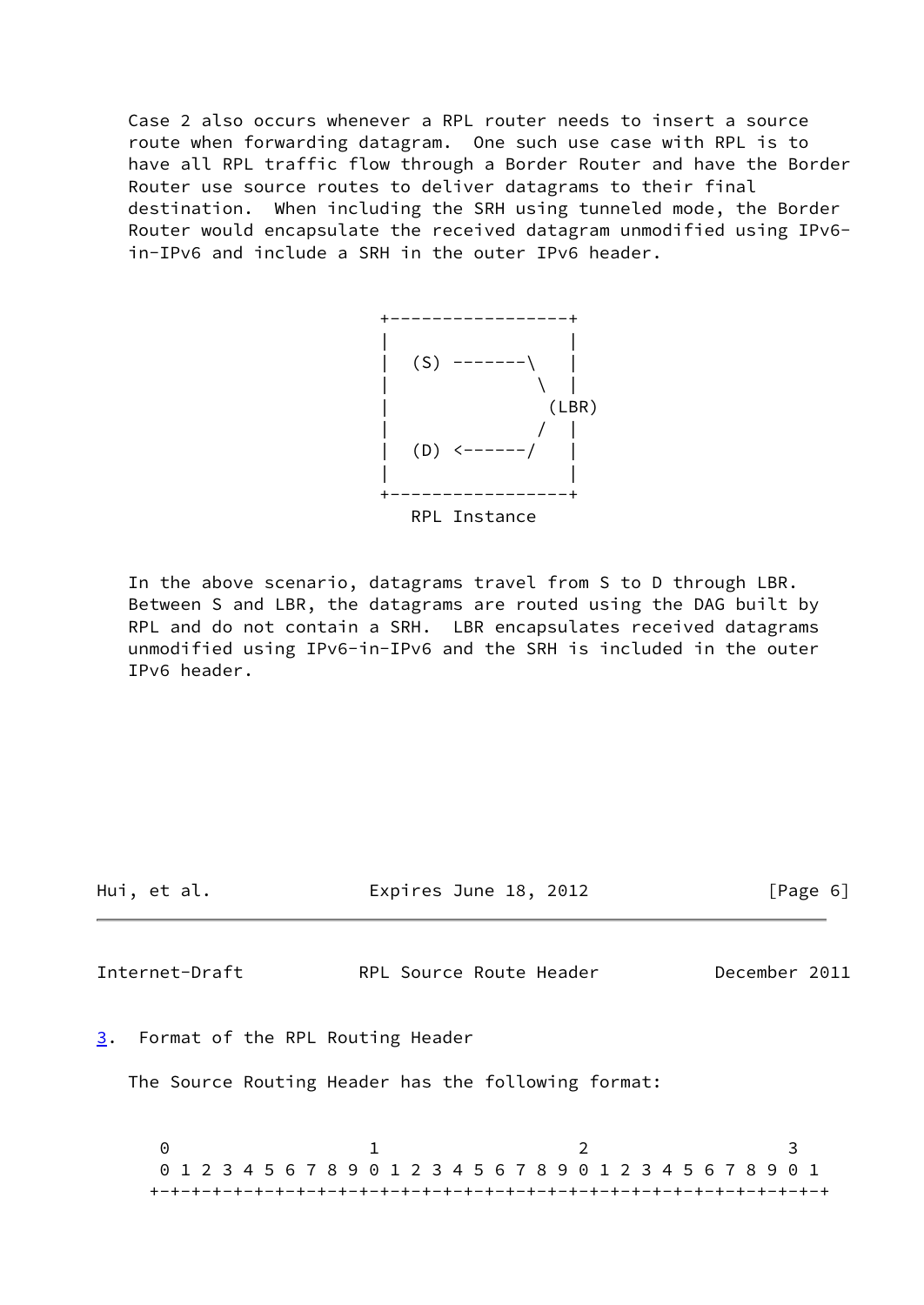| Next Header | Hdr Ext Len | Routing Type | Segments Left | +-+-+-+-+-+-+-+-+-+-+-+-+-+-+-+-+-+-+-+-+-+-+-+-+-+-+-+-+-+-+-+-+ | CmprI | CmprE | Pad | Reserved | RPLInstanceID | +-+-+-+-+-+-+-+-+-+-+-+-+-+-+-+-+-+-+-+-+-+-+-+-+-+-+-+-+-+-+-+-+ | | . . . Addresses[1..n] . . . | | +-+-+-+-+-+-+-+-+-+-+-+-+-+-+-+-+-+-+-+-+-+-+-+-+-+-+-+-+-+-+-+-+ Next Header 8-bit selector. Identifies the type of header immediately following the Routing header. Uses the same values as the IPv6 Next Header field [\[RFC2460](https://datatracker.ietf.org/doc/pdf/rfc2460)]. Hdr Ext Len 8-bit unsigned integer. Length of the Routing header in 8-octet units, not including the first 8 octets. Note that when Addresses[1..n] are compressed (i.e. value of CmprI or CmprE is not 0), Hdr Ext Len does not equal twice the number of Addresses. Routing Type 8-bit selector. Identifies the particular Routing header variant. A SRH should set the Routing Type to TBD by IANA. Segments Left 8-bit unsigned integer. Number of route segments remaining, i.e., number of explicitly listed intermediate nodes still to be visited before reaching the final destination. The originator of a SRH sets this field to n, the number of addresses contained in Addresses[1..n]. CmprI 4-bit unsigned integer. Number of prefix octets from each segment, except than the last segment, (i.e. segments 1 through n-1) that are elided. For example, a SRH carrying full IPv6 addresses in Addresses[1..n-1] sets CmprI to 0. Hui, et al. **Expires June 18, 2012** [Page 7] Internet-Draft RPL Source Route Header December 2011 CmprE 4-bit unsigned integer. Number of prefix octets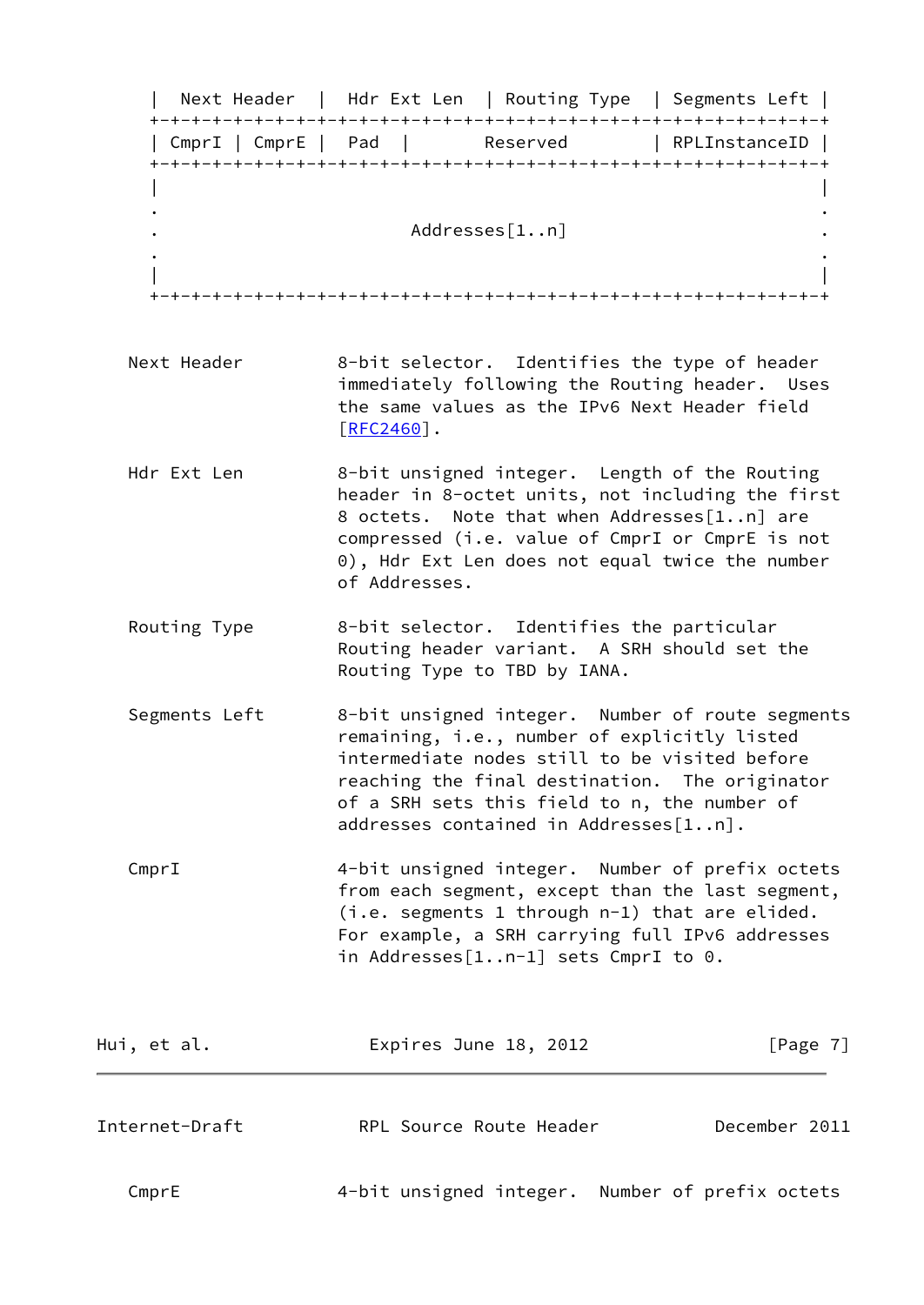|                | from the last segment (i.e. segment n) that are<br>elided. For example, a SRH carrying a full IPv6<br>address in Addresses[n] sets CmprE to 0.                                                                                                                         |
|----------------|------------------------------------------------------------------------------------------------------------------------------------------------------------------------------------------------------------------------------------------------------------------------|
| Pad            | 4-bit unsigned integer. Number of octets that<br>are used for padding after Address[n] at the end<br>of the SRH.                                                                                                                                                       |
| Reserved       | This field is unused. It MUST be initialized to<br>zero by the sender and MUST be ignored by the<br>receiver.                                                                                                                                                          |
| RPLInstanceID  | 8-bit unsigned integer. Indicates the RPL<br>Instance along which the packet is sent.                                                                                                                                                                                  |
| Address $[1n]$ | Vector of addresses, numbered 1 to n. Each<br>vector element in $[1n-1]$ has size (16 - CmprI)<br>and element $[n]$ has size $(16$ -CmprE). The<br>originator of a SRH places the next-hop's IPv6<br>address as the first address in Address[1n]<br>(i.e. Address[1]). |

 The SRH shares the same basic format as the Type 0 Routing header [\[RFC2460](https://datatracker.ietf.org/doc/pdf/rfc2460)]. When carrying full IPv6 addresses, the CmprI, CmprE, and Pad fields are set to 0 and the only difference between the SRH and Type 0 encodings is the value of the Routing Type field.

 A common network configuration for a RPL Instance is that all routers within a RPL Instance share a common prefix. The SRH introduces the CmprI, CmprE, and Pad fields to allow compaction of the Address[1..n] vector when all entries share the same prefix as the IPv6 Destination Address field of the packet carrying the SRH. The CmprI and CmprE field indicates the number of prefix octets that are shared with the IPv6 Destination Address of the packet carrying the SRH. The shared prefix octets are not carried within the Routing header and each entry in Address[1..n-1] has size (16 - CmprI) octets and Address[n] has size (16 - CmprE) octets. When CmprI or CmprE is non-zero, there may exist unused octets between the last entry, Address[n], and the end of the Routing header. The Pad field indicates the number of unused octets that are used for padding. Note that when CmprI and CmprE are both 0, Pad MUST carry a value of 0.

 The SRH MUST NOT specify a path that visits a node more than once. When generating a SRH, the source may not know the mapping between IPv6 addresses and nodes. Minimally, the source MUST ensure that IPv6 Addresses do not appear more than once and the IPv6 Source and Destination addresses of the encapsulating datagram do not appear in

Hui, et al. **Expires June 18, 2012** [Page 8]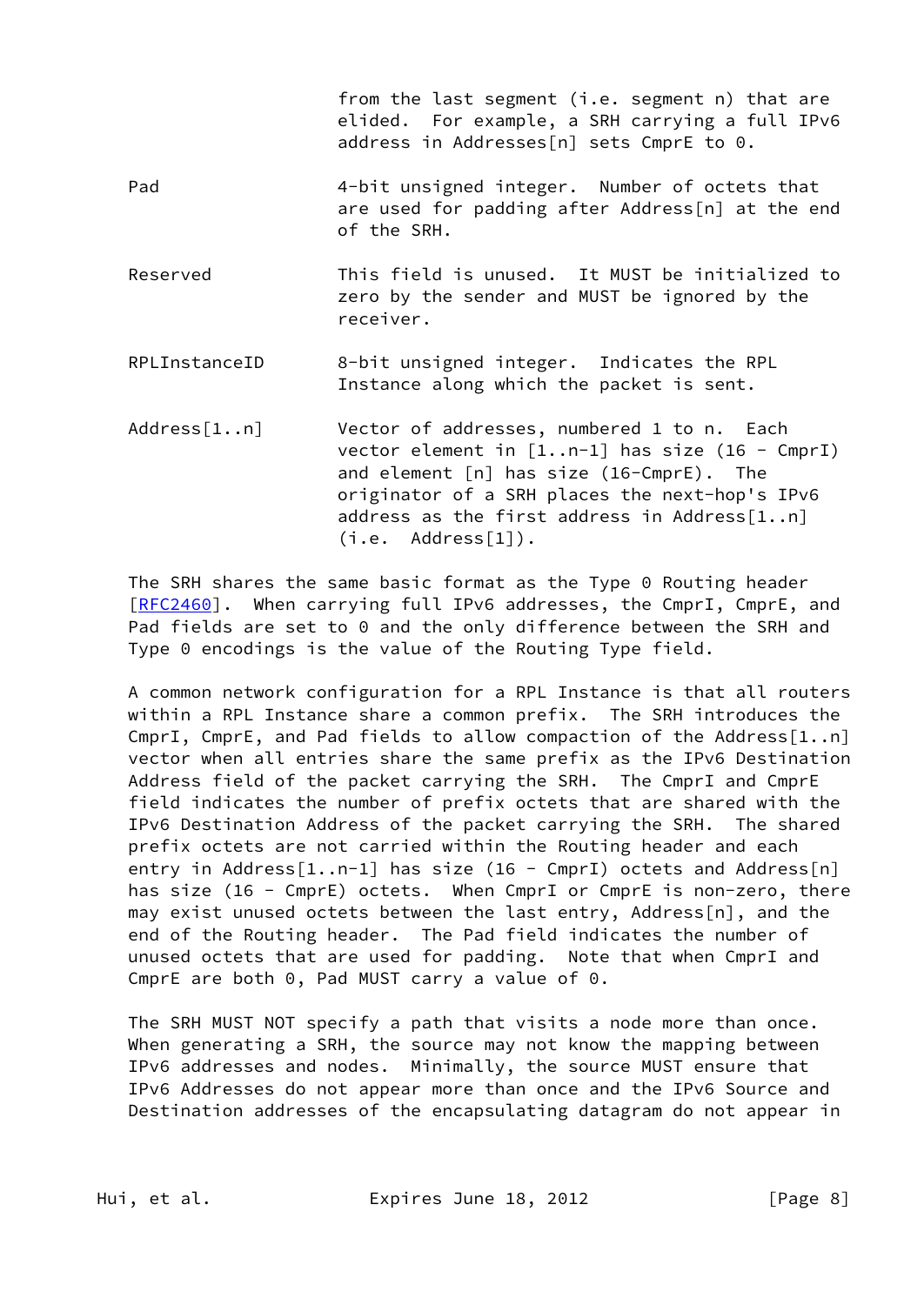the SRH.

 Multicast addresses MUST NOT appear in a SRH, or in the IPv6 Destination Address field of a datagram carrying a SRH.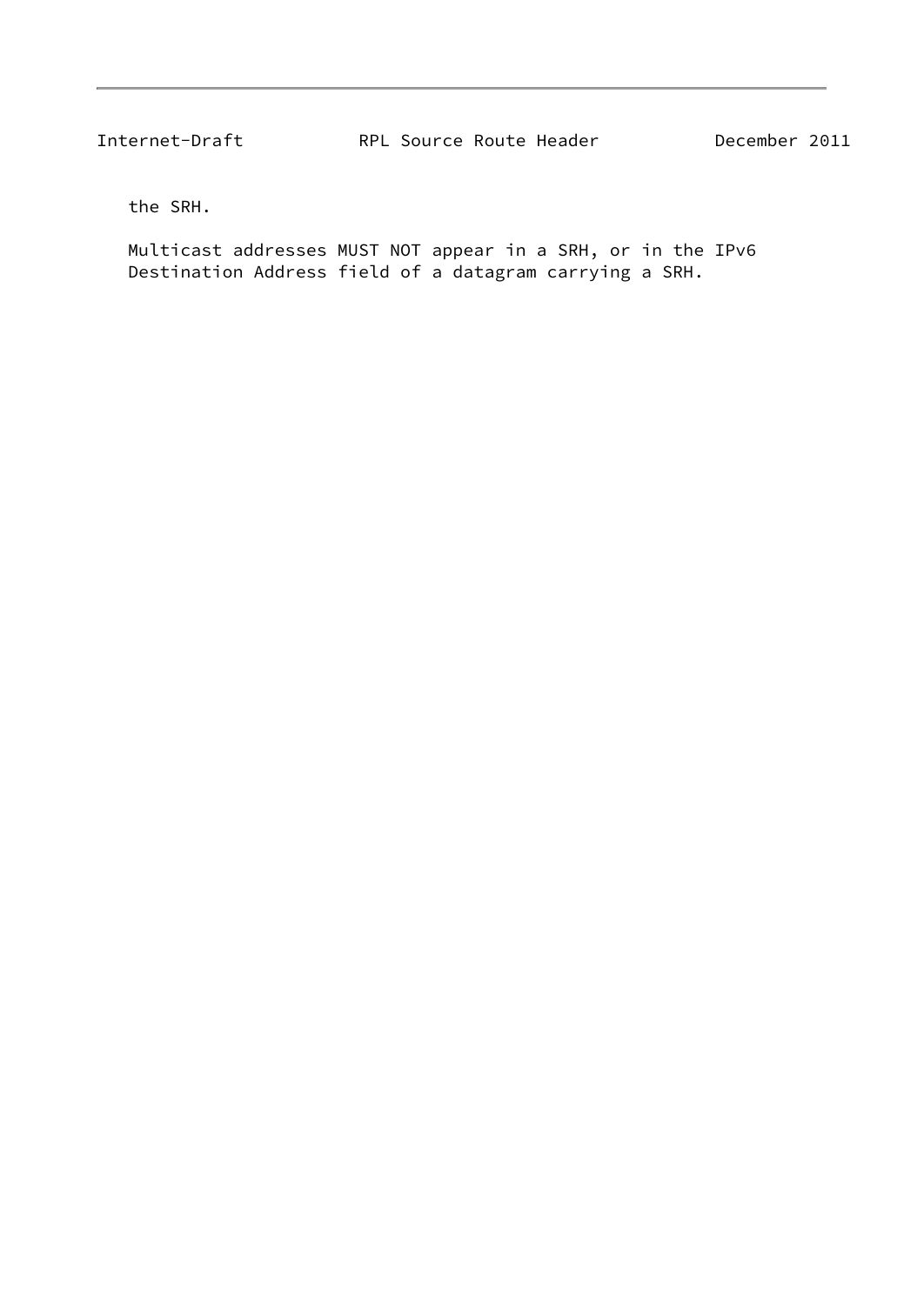<span id="page-10-1"></span>

<span id="page-10-0"></span>[4](#page-10-0). RPL Router Behavior

<span id="page-10-2"></span>[4.1](#page-10-2). Generating Source Routing Headers

 To deliver an IPv6 datagram to its destination, a router may need to generate a new SRH and specify a strict source route. When the router is the source of the original packet and the destination is known to be within the same RPL Instance, the router SHOULD include the SRH directly within the original packet. Otherwise, the router MUST use IPv6-in-IPv6 tunneling [\[RFC2473](https://datatracker.ietf.org/doc/pdf/rfc2473)] and place the SRH in the tunnel header. Using IPv6-in-IPv6 tunneling ensures that the delivered datagram remains unmodified and that ICMPv6 errors generated by a SRH are sent back to the router that generated the SRH.

 In order to respect the IPv6 Hop Limit value of the original datagram, a RPL router generating an SRH MUST set the Segments Left to no greater than the original datagram's IPv6 Hop Limit value upon forwarding. In the case that the source route is longer than the original datagram's IPv6 Hop Limit, only the initial hops (determined by the original datagram's IPv6 Hop Limit) should be included in the SRH. If the RPL router is not the source of the original datagram, the original datagram's IPv6 Hop Limit field is decremented before generating the SRH. After generating the SRH, the RPL router decrements the original datagram's IPv6 Hop Limit value by the SRH Segments Left value. Processing the SRH Segments Left and original datagram's IPv6 Hop Limit fields in this way ensures that ICMPv6 Time Exceeded errors occur as would be expected on more traditional IPv6 networks that forward datagrams without tunneling.

 To avoid fragmentation, it is desirable to employ MTU sizes that allow for the header expansion (i.e. at least 1280 + 40 (outer IP header) + SRH\_MAX\_SIZE), where SRH\_MAX\_SIZE is the maximum path length for a given RPL network. To take advantage of this, however, the communicating endpoints need to be aware of the MTU along the path (i.e. through Path MTU Discovery). Unfortunately, the larger MTU size may not be available on all links (e.g. 1280 octets on 6LoWPAN links). However, it is expected that much of the traffic on these types of networks consists of much smaller messages than the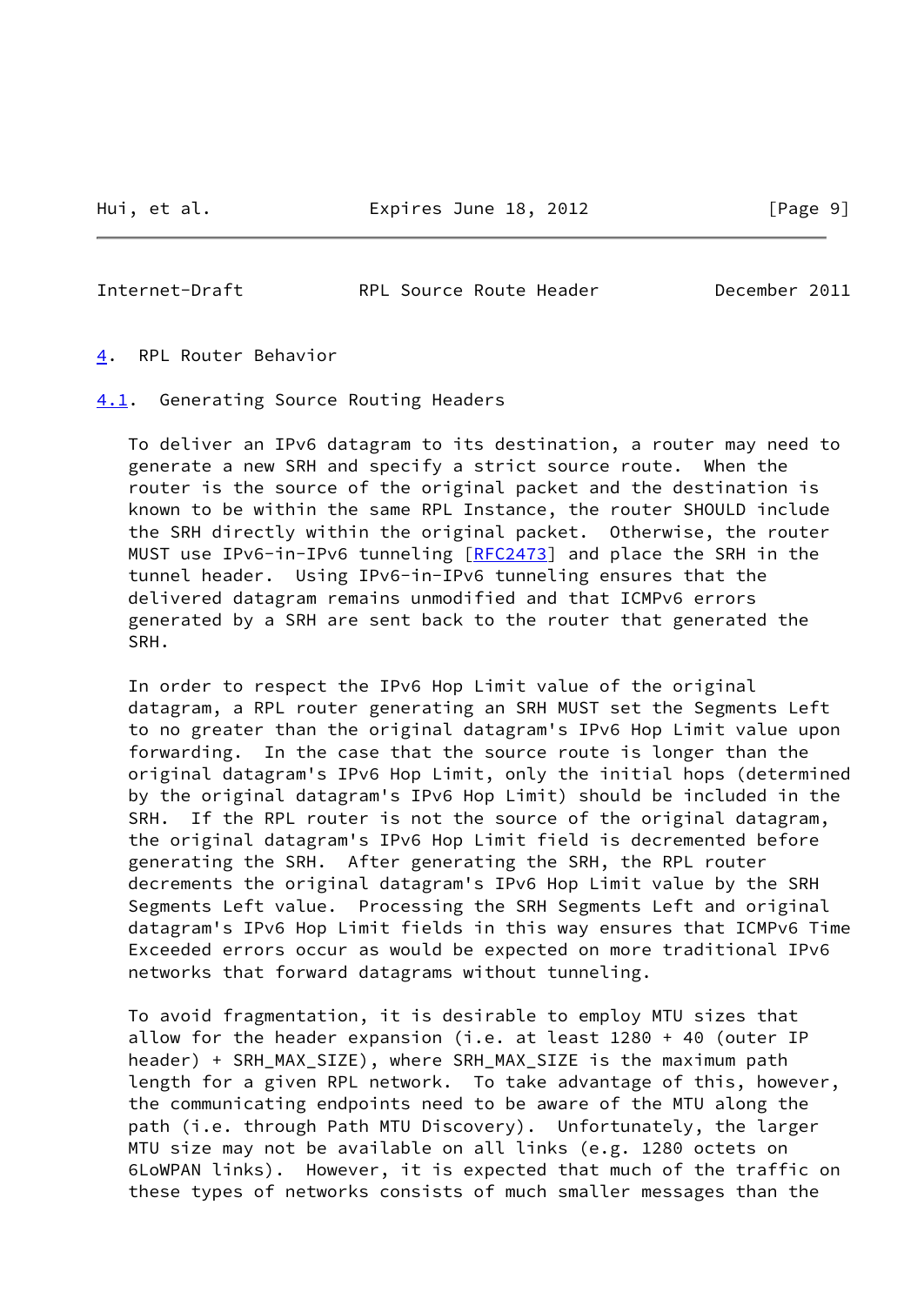MTU, so performance degradation through fragmentation would be limited.

<span id="page-11-0"></span>[4.2](#page-11-0). Processing Source Routing Headers

 As specified in [\[RFC2460](https://datatracker.ietf.org/doc/pdf/rfc2460)], a routing header is not examined or processed until it reaches the node identified in the Destination Address field of the IPv6 header. In that node, dispatching on the Next Header field of the immediately preceding header causes the

| Hui, et al. | Expires June 18, 2012 | [Page 10] |
|-------------|-----------------------|-----------|
|-------------|-----------------------|-----------|

Internet-Draft RPL Source Route Header December 2011

Routing header module to be invoked.

 The function of SRH is intended to be very similar to the Type 0 Routing Header defined in  $[REC2460]$ . After the routing header has been processed and the IPv6 datagram resubmitted to the IPv6 module for processing, the IPv6 Destination Address contains the next hop's address. When forwarding an IPv6 datagram that contains a SRH with a non-zero Segments Left value, if the IPv6 Destination Address is not on-link, a router MUST drop the datagram and SHOULD send an ICMP Destination Unreachable (ICMPv6 Type 1) message with ICMPv6 Code set to (TBD by IANA) to the packet's Source Address. This ICMPv6 Code indicates that the IPv6 Destination Address is not on-link and the router cannot satisfy the strict source route requirement. When generating ICMPv6 error messages, the rules in **[Section](https://datatracker.ietf.org/doc/pdf/rfc4443#section-2.4) 2.4 of**  [\[RFC4443\]](https://datatracker.ietf.org/doc/pdf/rfc4443#section-2.4) must be observed.

 To detect loops in the SRH, a router MUST determine if the SRH includes multiple addresses assigned to any interface on that router. If such addresses appear more than once and are separated by at least one address not assigned to that router, the router MUST drop the packet and SHOULD send an ICMP Parameter Problem, Code 0, to the Source Address. While this loop check does add significant per packet processing overhead, it is required to mitigate bandwidth exhaustion attacks that led to the deprecation of RH0 [[RFC5095](https://datatracker.ietf.org/doc/pdf/rfc5095)].

 The following describes the algorithm performed when processing a SRH: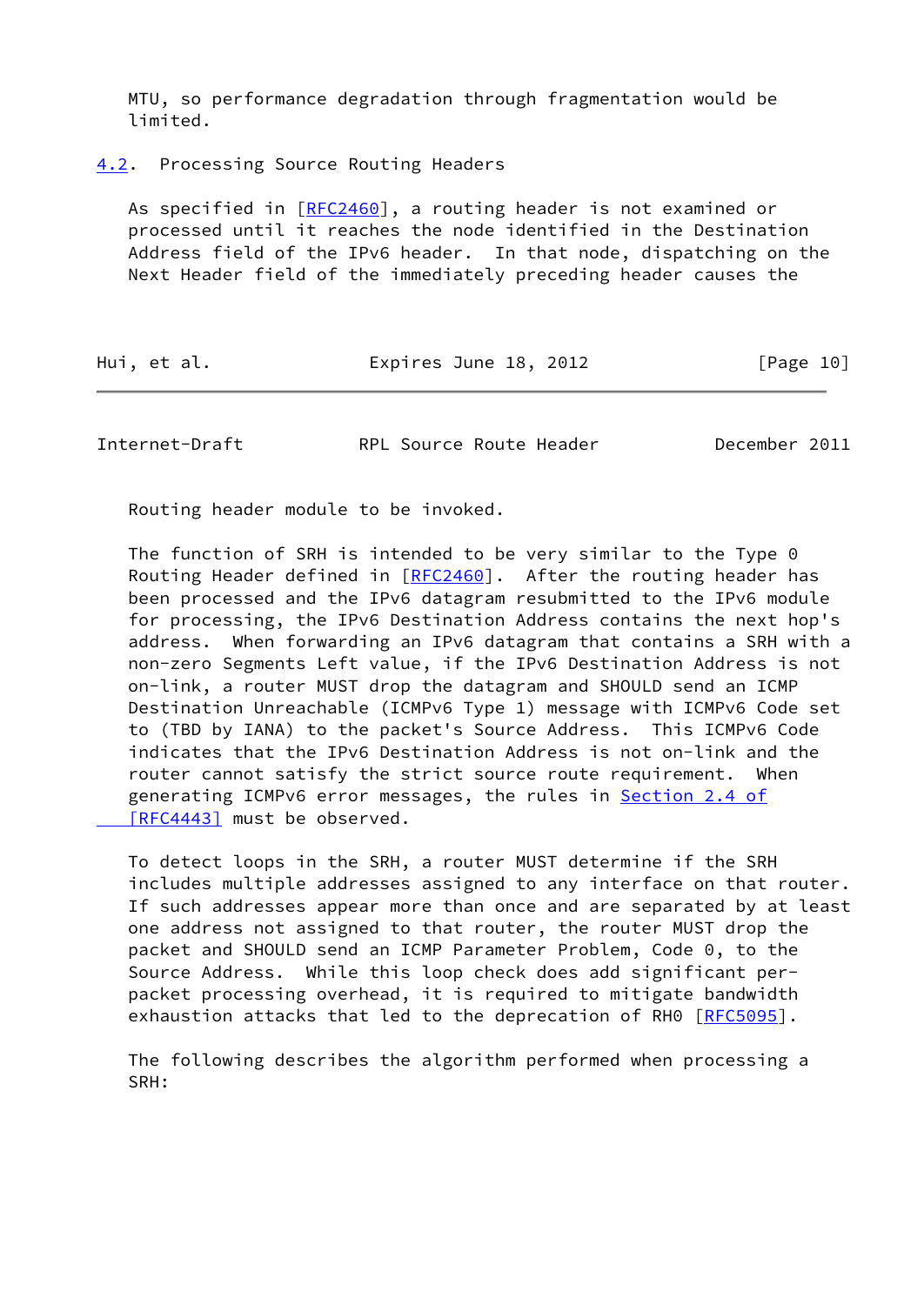Hui, et al. **Expires June 18, 2012** [Page 11]

```
Internet-Draft RPL Source Route Header December 2011
   if Segments Left = 0 \{ proceed to process the next header in the packet, whose type is
      identified by the Next Header field in the Routing header
    }
    else {
      compute n, the number of addresses in the Routing header, by
     n = (((Hdr Ext Len * 8) - Pad - (16 - CmprE)) / (16 - CmprI)) + 1 if Segments Left is greater than n {
          send an ICMP Parameter Problem, Code 0, message to the Source
         Address, pointing to the Segments Left field, and discard the
         packet
      }
      else {
         decrement Segments Left by 1
          compute i, the index of the next address to be visited in
         the address vector, by subtracting Segments Left from n
         if Address[i] or the IPv6 Destination Address is multicast {
            discard the packet
}
         else if 2 or more entries in Address[1..n] are assigned to
                 local interface and are separated by at least one
                  address not assigned to local interface {
```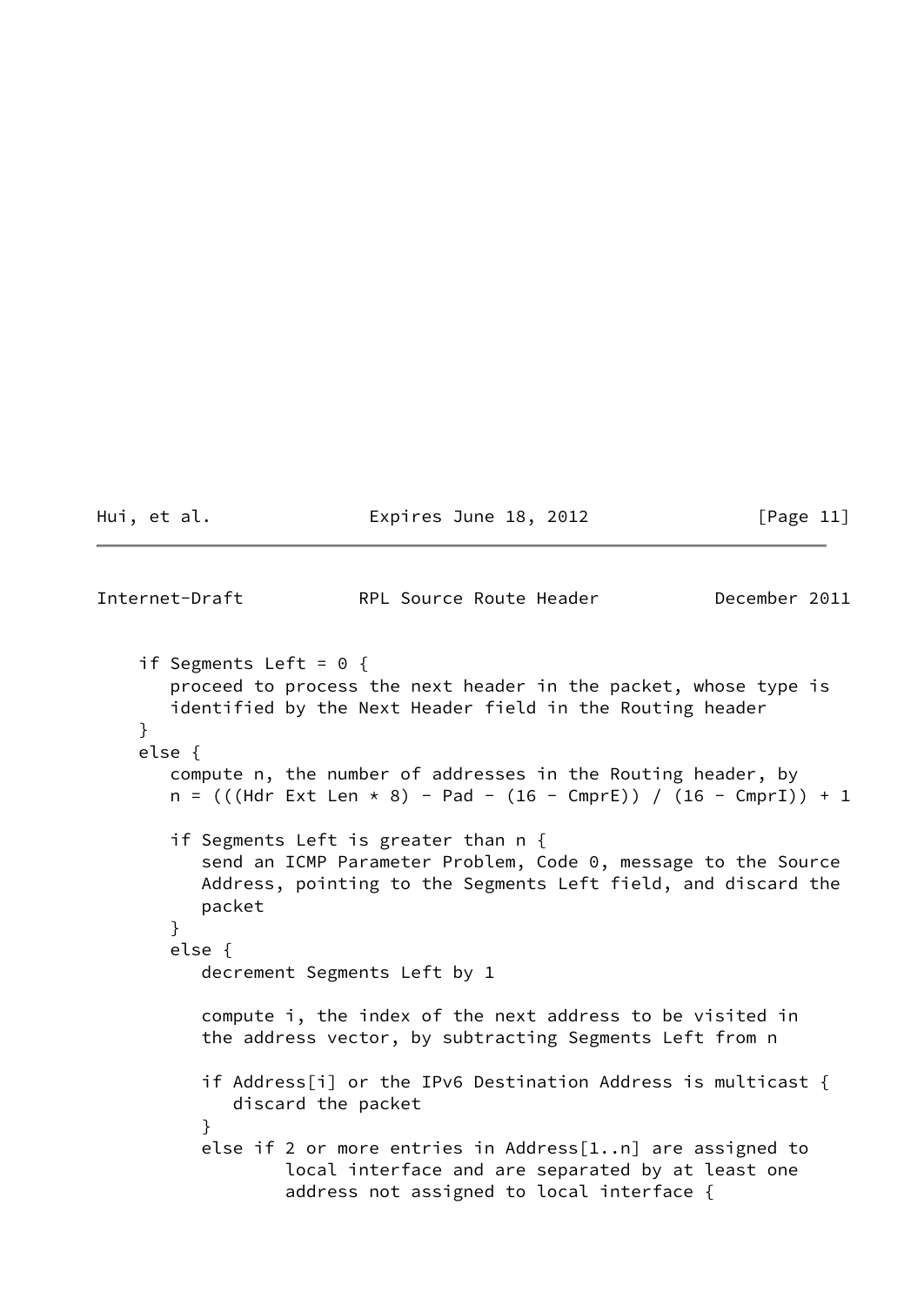```
 send an ICMP Parameter Problem (Code 0) and discard the
            packet
}
         else {
            swap the IPv6 Destination Address and Address[i]
            if the IPv6 Hop Limit is less than or equal to 1 {
              send an ICMP Time Exceeded -- Hop Limit Exceeded in
               Transit message to the Source Address and discard the
               packet
}
            else {
               decrement the Hop Limit by 1
               resubmit the packet to the IPv6 module for transmission
               to the new destination
}
         }
      }
   }
```

```
 RPL routers are responsible for ensuring that a SRH is only used
```

| Hui, et al. | Expires June 18, 2012 | [Page 12] |
|-------------|-----------------------|-----------|
|             |                       |           |

between RPL routers:

- 1. For datagrams destined to a RPL router, the router processes the packet in the usual way. For instance, if the SRH was included using tunneled mode and the RPL router serves as the tunnel endpoint, the router removes the outer IPv6 header, at the same time removing the SRH as well.
- 2. Datagrams destined elsewhere within the same RPL Instance are forwarded to the correct interface.
- 3. Datagrams destined to nodes outside the RPL Instance are dropped if the outer-most IPv6 header contains a SRH not generated by the RPL router forwarding the datagram.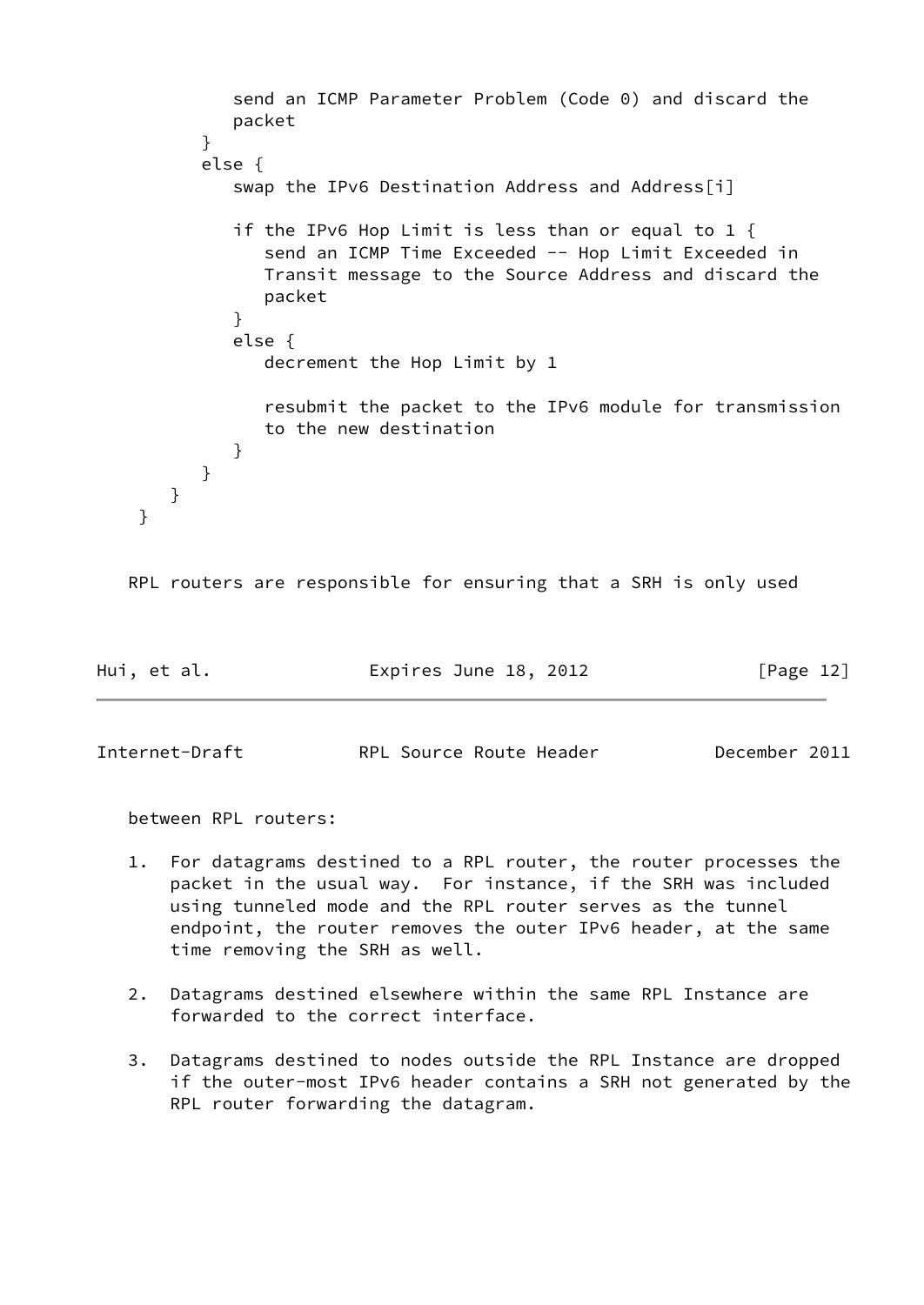Hui, et al. **Expires June 18, 2012** [Page 13]

<span id="page-14-1"></span>Internet-Draft RPL Source Route Header December 2011

<span id="page-14-0"></span>[5](#page-14-0). Security Considerations

<span id="page-14-2"></span>[5.1](#page-14-2). Source Routing Attacks

The RPL message security mechanisms defined in [\[I-D.ietf-roll-rpl](#page-20-4)] do not apply to the RPL Source Route Header. This specification does not provide any confidentiality, integrity, or authenticity mechanisms to protect the SRH.

 [RFC5095] deprecates the Type 0 Routing header due to a number of significant attacks that are referenced in that document. Such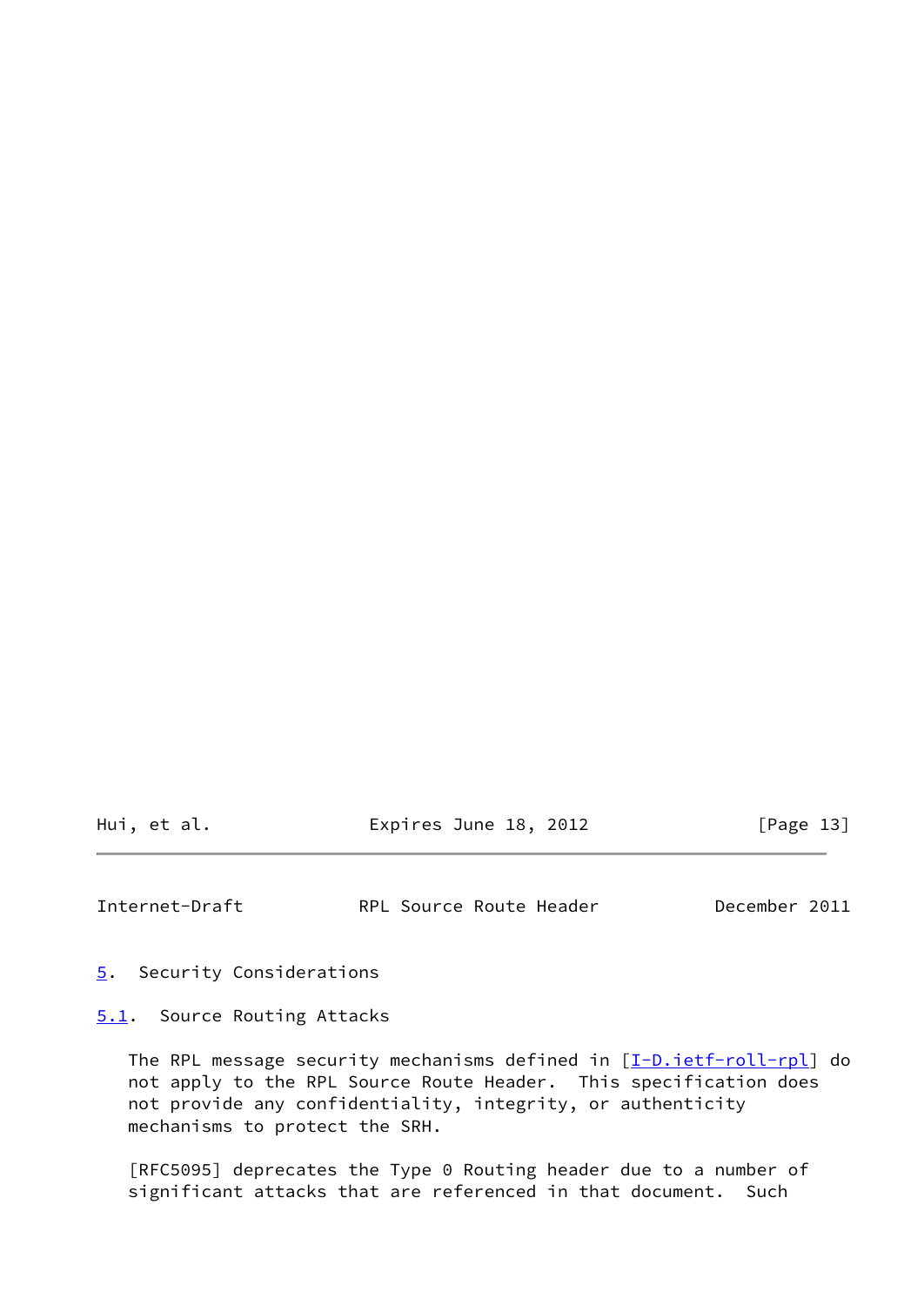attacks include bypassing filtering devices, reaching otherwise unreachable Internet systems, network topology discovery, bandwidth exhaustion, and defeating anycast.

 Because this document specifies that SRH is only for use within a RPL Instance, such attacks cannot be mounted from outside a RPL Instance. As specified in this document, RPL routers MUST drop datagrams entering or exiting a RPL Instance that contain a SRH in the IPv6 Extension headers.

 Such attacks, however, can be mounted from within a RPL Instance. To mitigate bandwidth exhaustion attacks, this specification requires RPL routers to check for loops in the SRH and drop datagrams that contain such loops. Attacks that include bypassing filtering devices and reaching otherwise unreachable Internet systems are not as relevant in mesh networks since the topologies are, by their very nature, highly dynamic. The RPL routing protocol is designed to provide reachability to all devices within a RPL Instance and may utilize routes that traverse any number of devices in any order. Even so, these attacks and others (e.g. defeating anycast and routing topology discovery) can occur within a RPL Instance when using this specification.

### <span id="page-15-0"></span>[5.2](#page-15-0). ICMPv6 Attacks

 The generation of ICMPv6 error messages may be used to attempt denial-of-service attacks by sending error-causing SRH in back-to- back datagrams. An implementation that correctly follows [Section](https://datatracker.ietf.org/doc/pdf/rfc4443#section-2.4) 2.4 of [RFC4443] would be protected by the ICMPv6 rate limiting mechanism.

| Hui, et al. | Expires June 18, 2012 | [Page 14] |
|-------------|-----------------------|-----------|
|             |                       |           |

<span id="page-15-2"></span>

| Internet-Draft | RPL Source Route Header | December 2011 |  |
|----------------|-------------------------|---------------|--|
|                |                         |               |  |

### <span id="page-15-1"></span>[6](#page-15-1). IANA Considerations

 This document defines a new IPv6 Routing Type, the "RPL Source Route Header", and has been assigned assigned number TBD by IANA.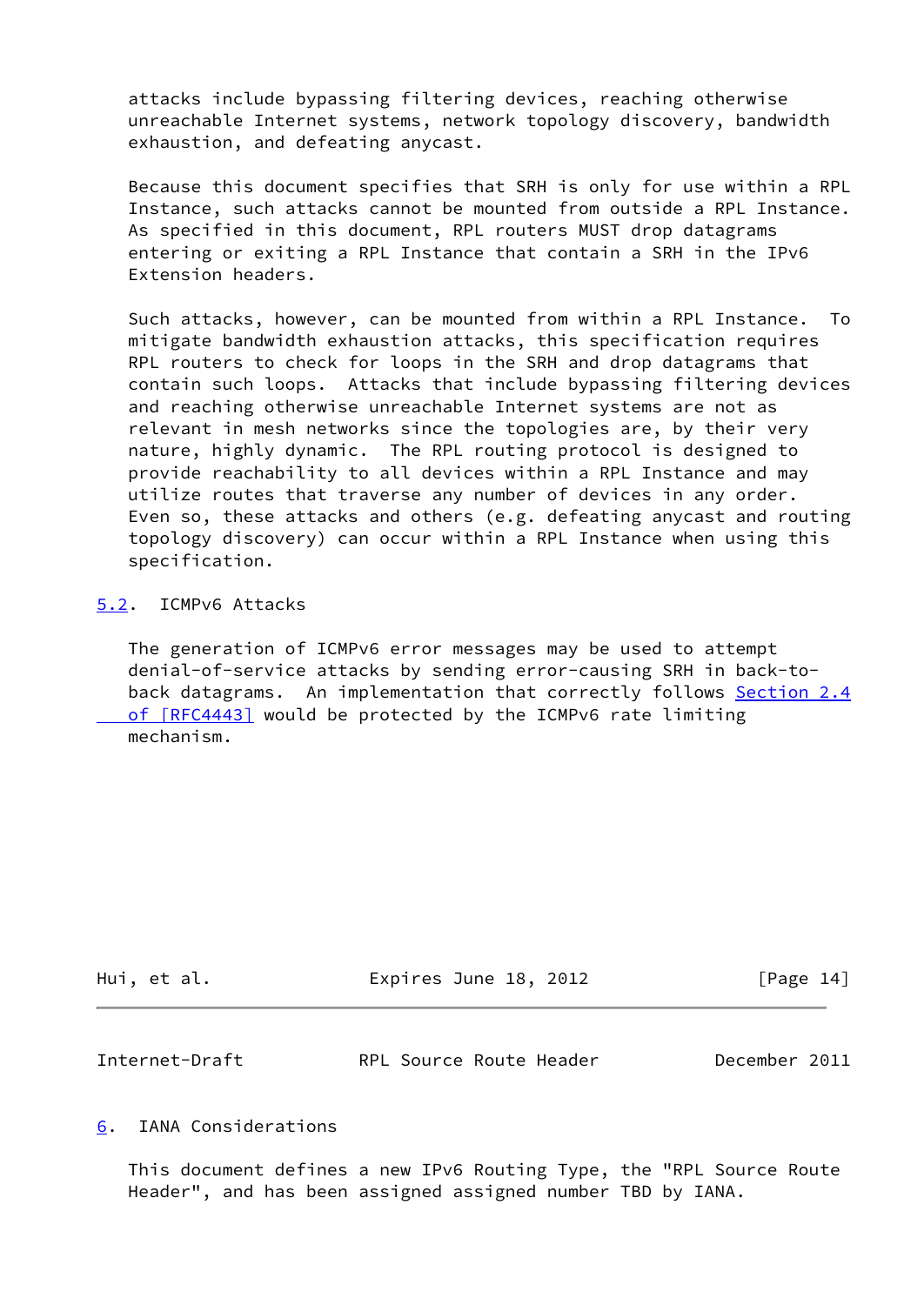This document defines a new ICMPv6 Destination Unreachable Code, the "strict source route failed" error, and has been assigned number TBD by IANA.

Hui, et al. **Expires June 18, 2012** [Page 15]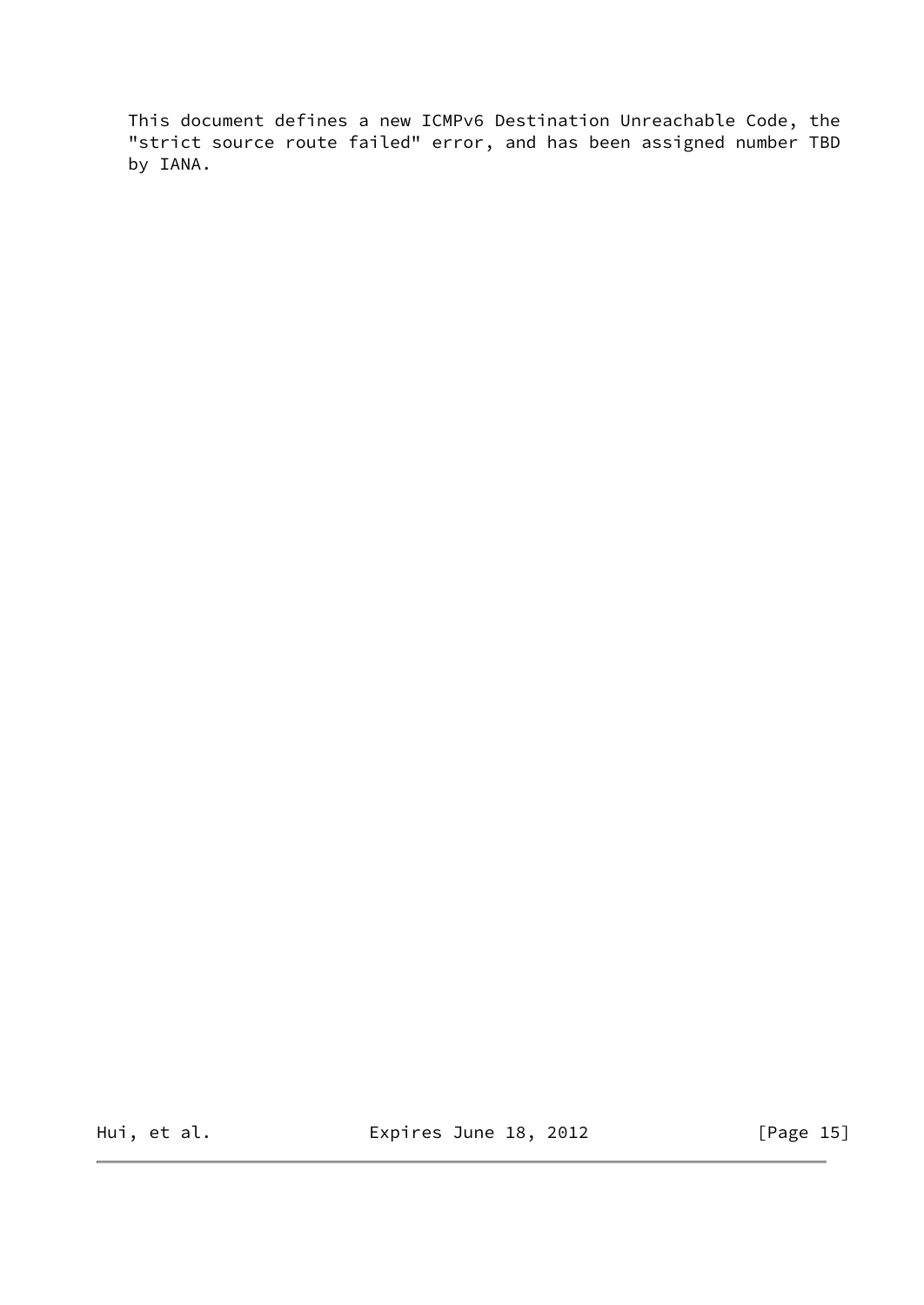# <span id="page-17-1"></span><span id="page-17-0"></span>[7](#page-17-0). Acknowledgements

 The authors thank Jari Arkko, Ralph Droms, Adrian Farrel, Stephen Farrell, Richard Kelsey, Suresh Krishnan, Erik Nordmark, Pascal Thubert, Sean Turner, and Tim Winter for their comments and suggestions that helped shape this document.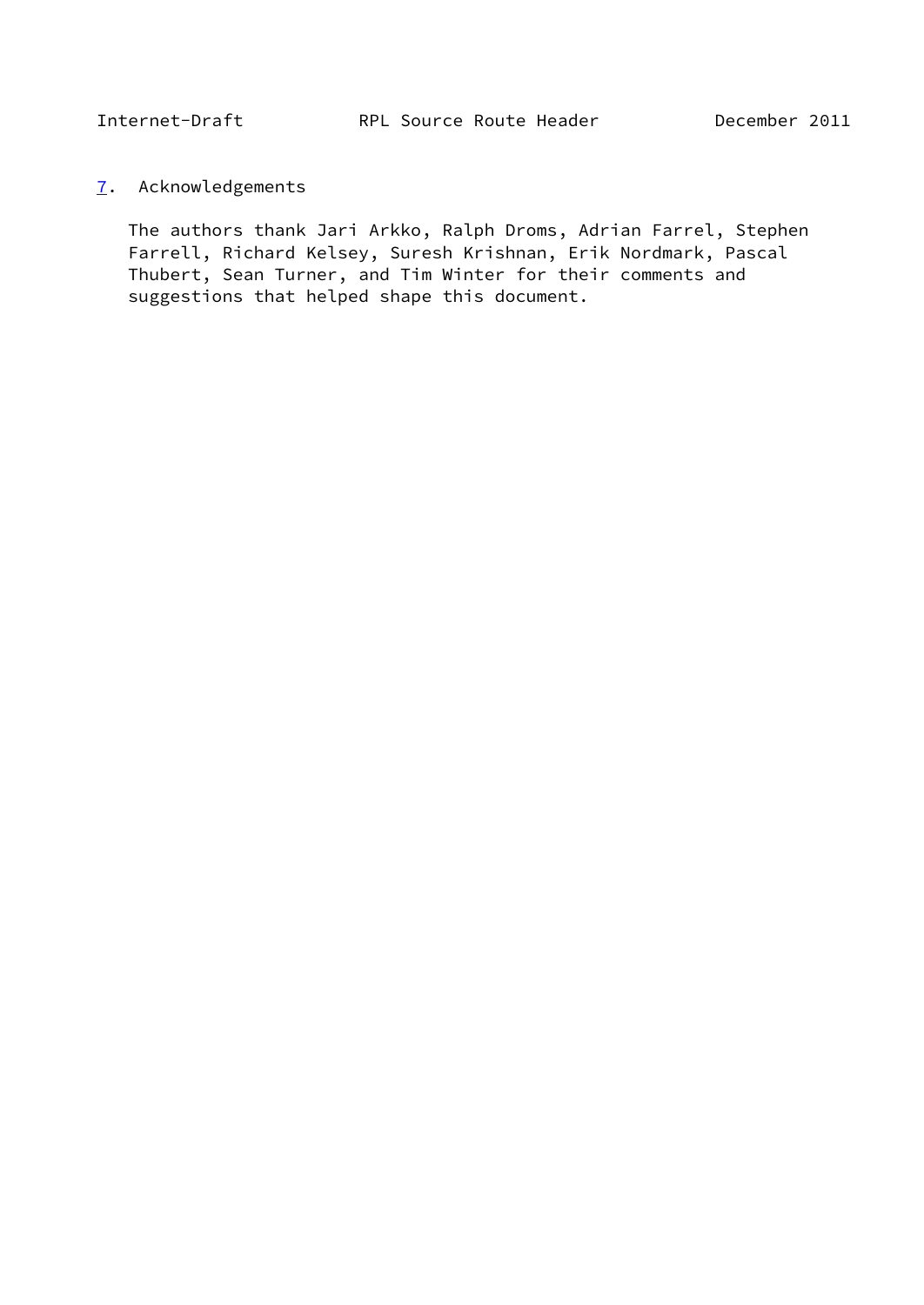<span id="page-18-1"></span><span id="page-18-0"></span>[8](#page-18-0). Changes

(This section to be removed by the RFC editor.)

Draft 06:

- Address IESG comments.

Draft 05:

- Address LC comments.

Draft 04:

- Updated text on recommendations for avoiding fragmentation.

- Clarify definition of CmprE where it is first mentioned.

- Change use of IPv6-in-IPv6 tunneling from SHOULD to MUST.

 - Update packet processing pseudocode to match the text on sending back a parameter problem error.

- Recommend that non-RPL devices drop packets with SRH by default.

- Clarify packet structure figures.

 - State that checking for cycles represents significant per-packet processing.

Draft 03:

- Removed any presumed values that are TBD by IANA.

Draft 02:

 - Updated to send ICMP Destination Unreachable error only after the SRH has been processed.

- Updated pseudocode to reflect encoding changes in [draft-01.](https://datatracker.ietf.org/doc/pdf/draft-01)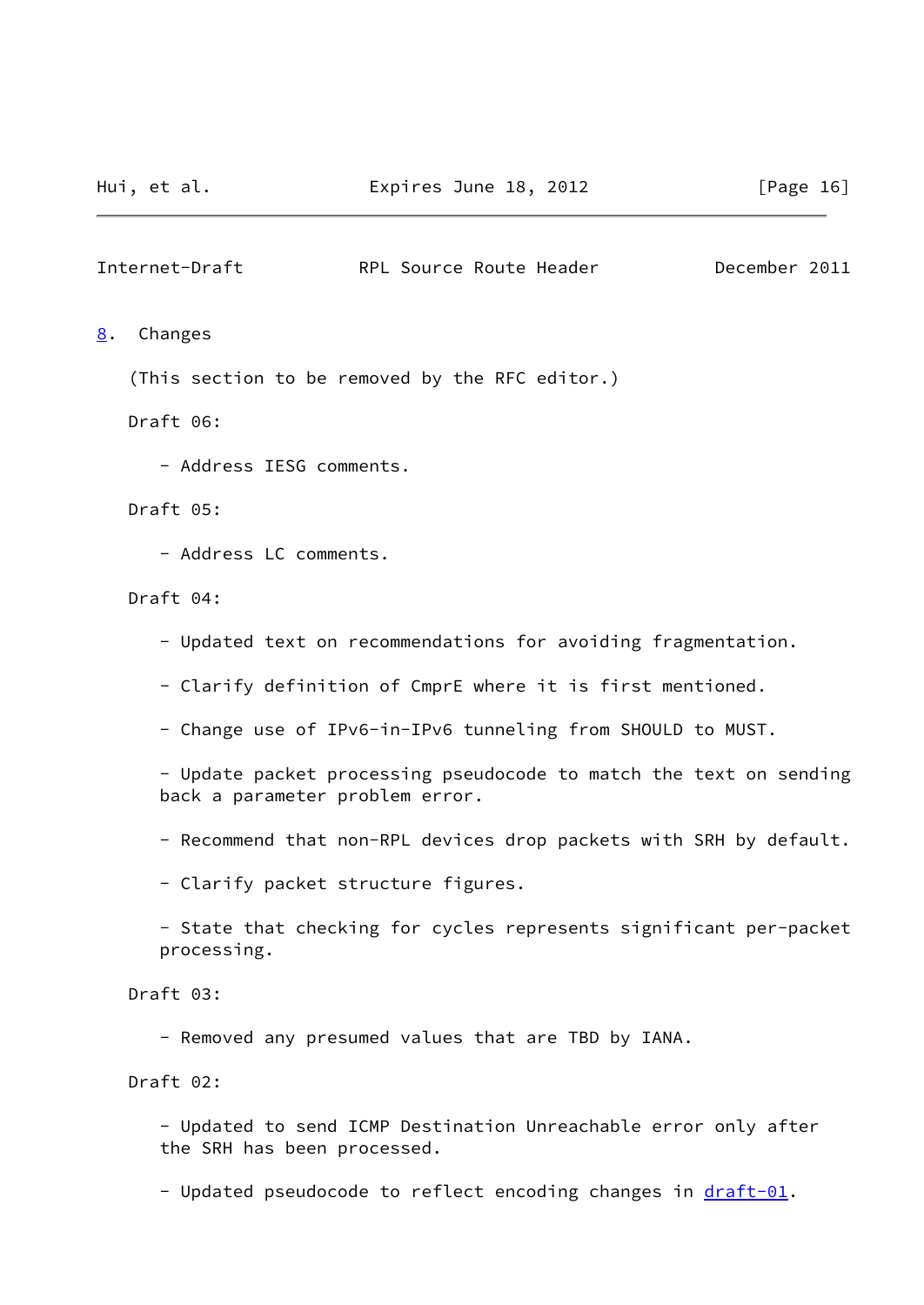- Allow multiple addresses assigned to same node as long as they are not separated by other addresses.

Draft 01:

Hui, et al. **Expires June 18, 2012** [Page 17]

Internet-Draft RPL Source Route Header December 2011

 - Allow Addresses[1..n-1] and Addresses[n] to have a different number of bytes elided.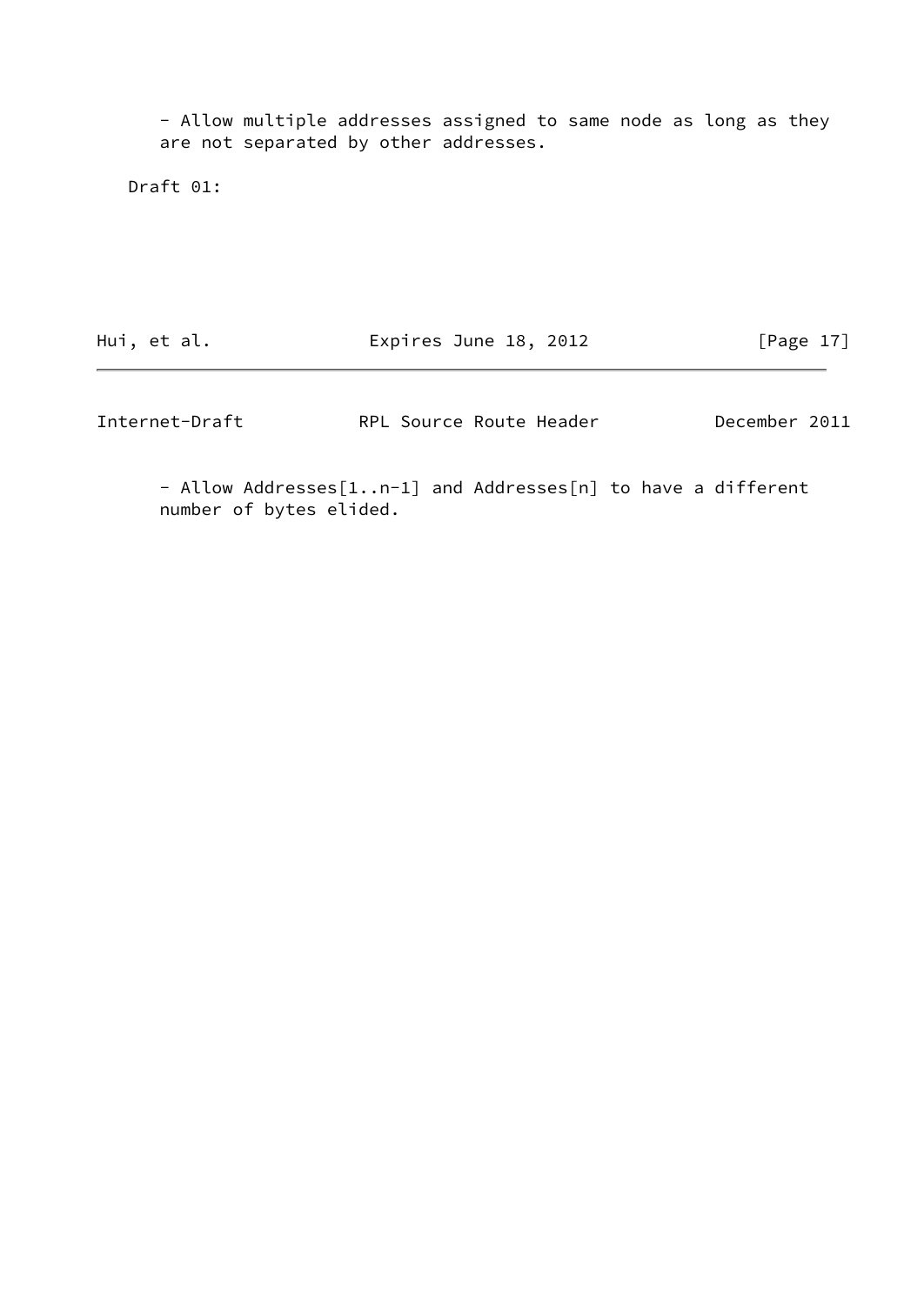| Hui, |  | et al. |  |
|------|--|--------|--|
|      |  |        |  |

Expires June 18, 2012  $[Page 18]$ 

<span id="page-20-1"></span>Internet-Draft RPL Source Route Header December 2011

- <span id="page-20-0"></span>[9](#page-20-0). References
- <span id="page-20-2"></span>[9.1](#page-20-2). Normative References
	- [RFC2119] Bradner, S., "Key words for use in RFCs to Indicate Requirement Levels", [BCP 14](https://datatracker.ietf.org/doc/pdf/bcp14), [RFC 2119](https://datatracker.ietf.org/doc/pdf/rfc2119), March 1997.
	- [RFC2460] Deering, S. and R. Hinden, "Internet Protocol, Version 6 (IPv6) Specification", [RFC 2460](https://datatracker.ietf.org/doc/pdf/rfc2460), December 1998.
	- [RFC2473] Conta, A. and S. Deering, "Generic Packet Tunneling in IPv6 Specification", [RFC 2473](https://datatracker.ietf.org/doc/pdf/rfc2473), December 1998.
	- [RFC4443] Conta, A., Deering, S., and M. Gupta, "Internet Control Message Protocol (ICMPv6) for the Internet Protocol Version 6 (IPv6) Specification", [RFC 4443,](https://datatracker.ietf.org/doc/pdf/rfc4443) March 2006.
	- [RFC5095] Abley, J., Savola, P., and G. Neville-Neil, "Deprecation of Type 0 Routing Headers in IPv6", [RFC 5095,](https://datatracker.ietf.org/doc/pdf/rfc5095) December 2007.

<span id="page-20-3"></span>[9.2](#page-20-3). Informative References

<span id="page-20-4"></span> [I-D.ietf-roll-rpl] Winter, T., Thubert, P., Brandt, A., Clausen, T., Hui, J., Kelsey, R., Levis, P., Pister, K., Struik, R., and J.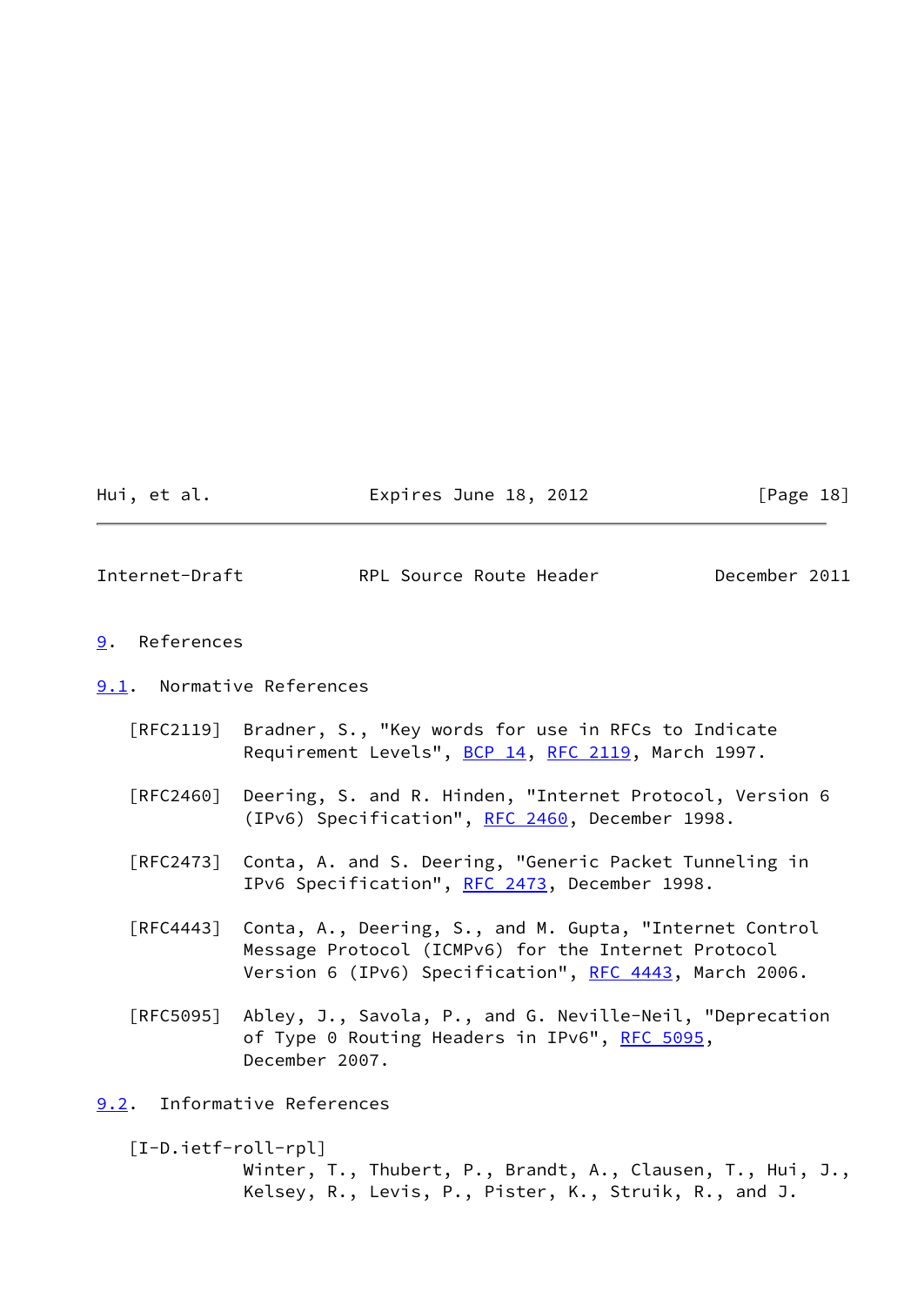Vasseur, "RPL: IPv6 Routing Protocol for Low power and Lossy Networks", [draft-ietf-roll-rpl-19](https://datatracker.ietf.org/doc/pdf/draft-ietf-roll-rpl-19) (work in progress), March 2011.

Hui, et al. **Expires June 18, 2012** [Page 19]

<span id="page-21-0"></span>Internet-Draft RPL Source Route Header December 2011

Authors' Addresses

 Jonathan W. Hui Cisco Systems, Inc 170 West Tasman Drive San Jose, California 95134 USA

 Phone: +408 424 1547 Email: jonhui@cisco.com

 JP Vasseur Cisco Systems, Inc 11, Rue Camille Desmoulins Issy Les Moulineaux, 92782 France

Email: jpv@cisco.com